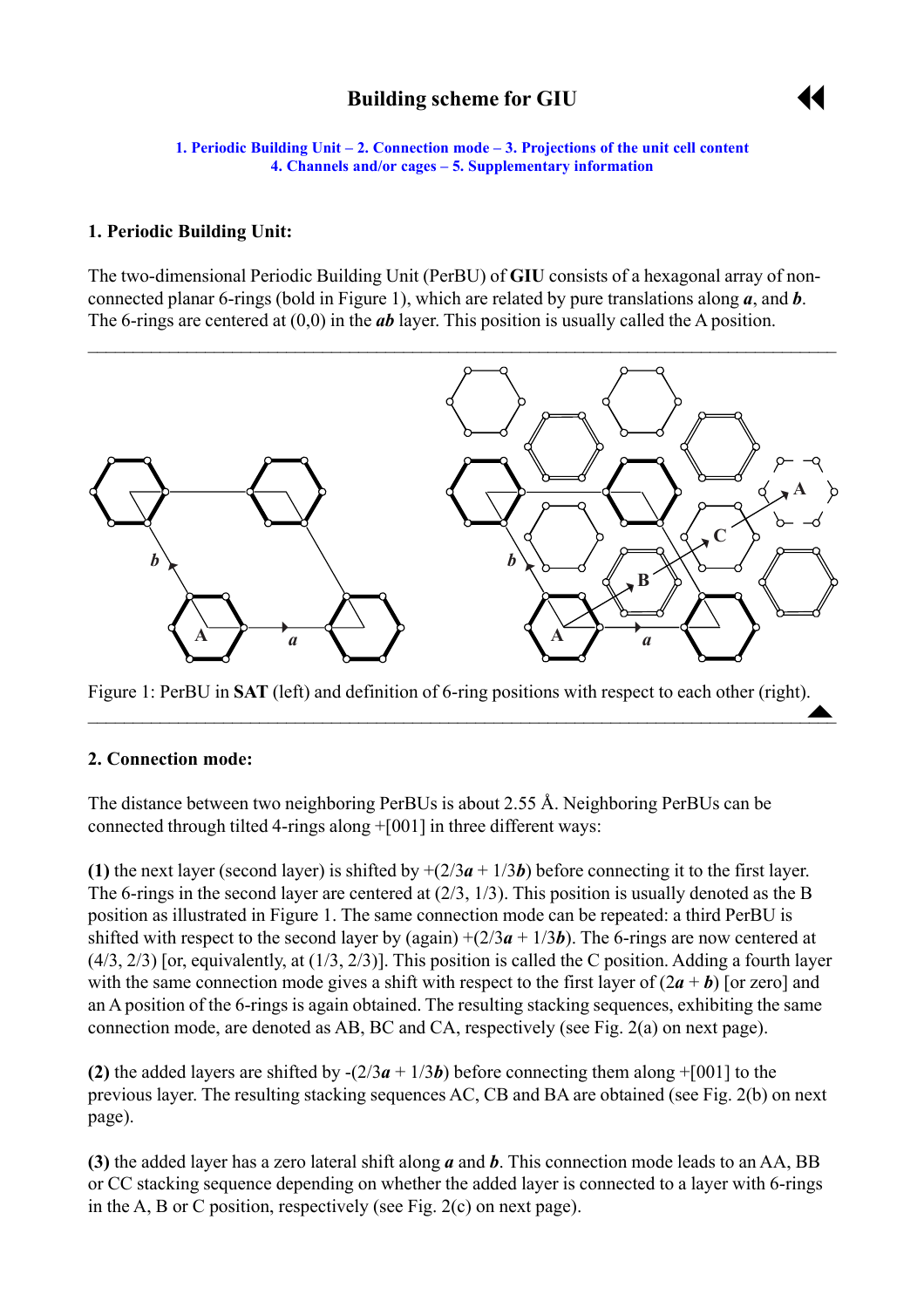



**(a)**

 $\mathcal{L}_\mathcal{L} = \{ \mathcal{L}_\mathcal{L} = \{ \mathcal{L}_\mathcal{L} = \{ \mathcal{L}_\mathcal{L} = \{ \mathcal{L}_\mathcal{L} = \{ \mathcal{L}_\mathcal{L} = \{ \mathcal{L}_\mathcal{L} = \{ \mathcal{L}_\mathcal{L} = \{ \mathcal{L}_\mathcal{L} = \{ \mathcal{L}_\mathcal{L} = \{ \mathcal{L}_\mathcal{L} = \{ \mathcal{L}_\mathcal{L} = \{ \mathcal{L}_\mathcal{L} = \{ \mathcal{L}_\mathcal{L} = \{ \mathcal{L}_\mathcal{$ 



**(b)**



Figure 2. (a): Connection mode **(1)** viewed down [001] (left), nearly along [010] (top right), and along [010] (right bottom); (b): Connection mode **(2)** viewed as in (a); (c): Idem for connection mode **(3)**. In **GIU** only connection modes **(1)** and **(2)** between the PerBUs are observed.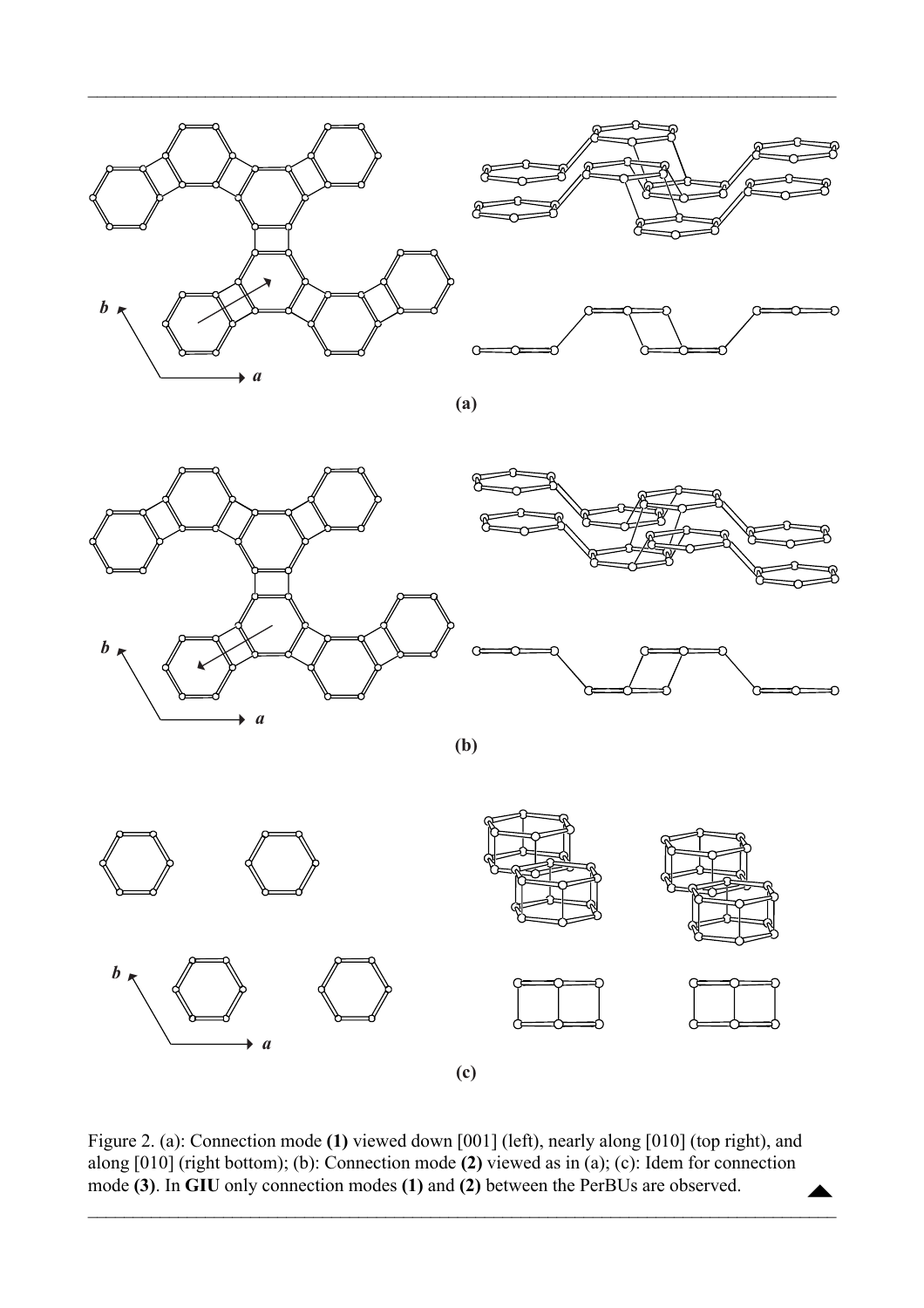

<span id="page-2-0"></span>**3. Projections of the unit cell content:** See Figure 3.

Figure 3. Perspective drawing (left) and projection of the unit cell content (right) along *b*. The stacking sequence is given. In the perspective drawing each PerBU is represented by one 6-ring. [**GIU** can also be built using 4-rings]  $\begin{array}{c}\n\blacktriangle\n\end{array}$ 

## **4. Channels and/or cages:**

The three types of cages in **GIU** are depicted in Figure 4 on next page. The fusion of cages through common 4- and 6-rings is illustrated in Figure 5 on next page. Apertures of the "channels" are formed by 6-rings only.

 $\mathcal{L}_\mathcal{L} = \mathcal{L}_\mathcal{L} = \mathcal{L}_\mathcal{L} = \mathcal{L}_\mathcal{L} = \mathcal{L}_\mathcal{L} = \mathcal{L}_\mathcal{L} = \mathcal{L}_\mathcal{L} = \mathcal{L}_\mathcal{L} = \mathcal{L}_\mathcal{L} = \mathcal{L}_\mathcal{L} = \mathcal{L}_\mathcal{L} = \mathcal{L}_\mathcal{L} = \mathcal{L}_\mathcal{L} = \mathcal{L}_\mathcal{L} = \mathcal{L}_\mathcal{L} = \mathcal{L}_\mathcal{L} = \mathcal{L}_\mathcal{L}$ 

 $\mathcal{L}_\mathcal{L} = \mathcal{L}_\mathcal{L} = \mathcal{L}_\mathcal{L} = \mathcal{L}_\mathcal{L} = \mathcal{L}_\mathcal{L} = \mathcal{L}_\mathcal{L} = \mathcal{L}_\mathcal{L} = \mathcal{L}_\mathcal{L} = \mathcal{L}_\mathcal{L} = \mathcal{L}_\mathcal{L} = \mathcal{L}_\mathcal{L} = \mathcal{L}_\mathcal{L} = \mathcal{L}_\mathcal{L} = \mathcal{L}_\mathcal{L} = \mathcal{L}_\mathcal{L} = \mathcal{L}_\mathcal{L} = \mathcal{L}_\mathcal{L}$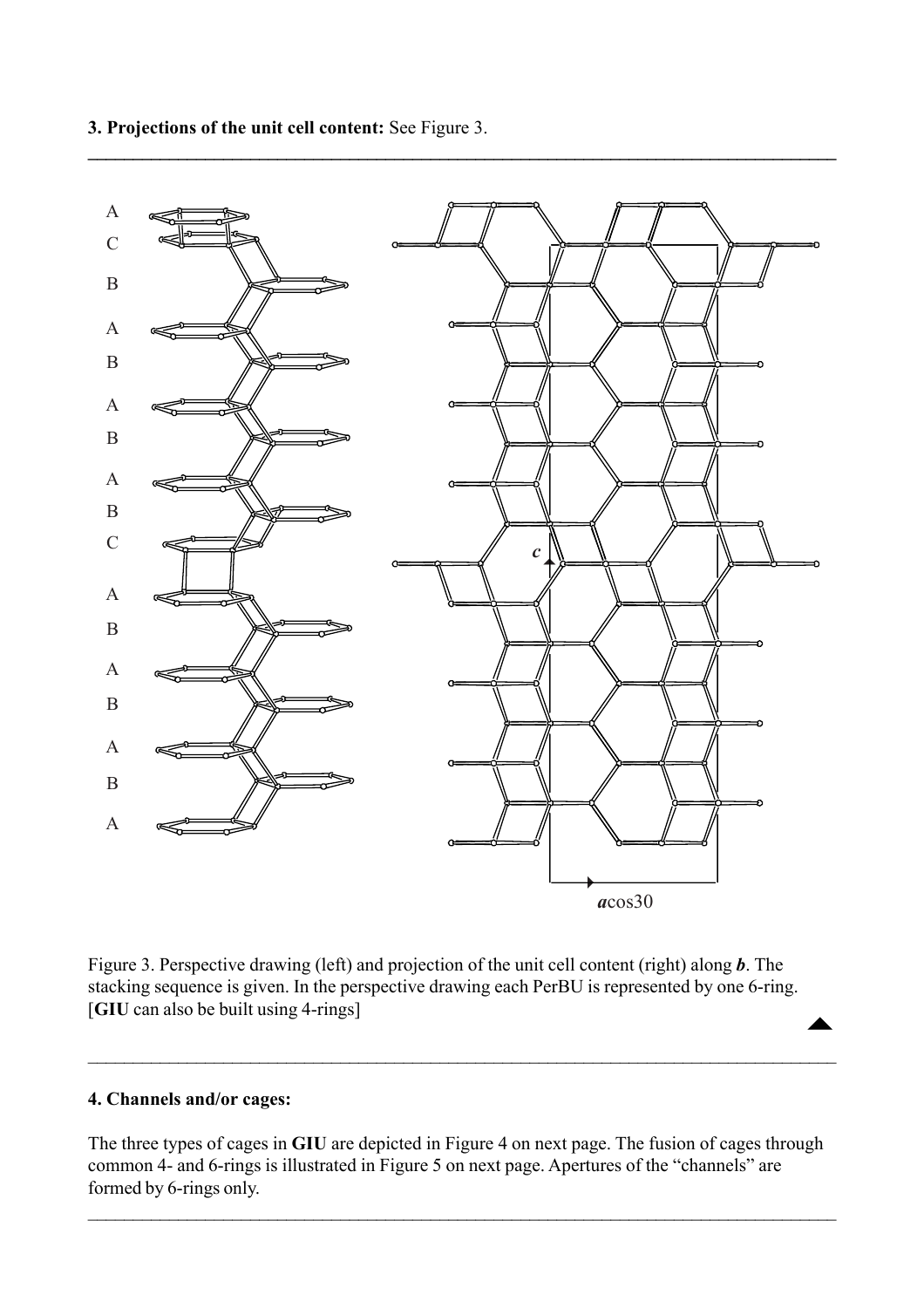